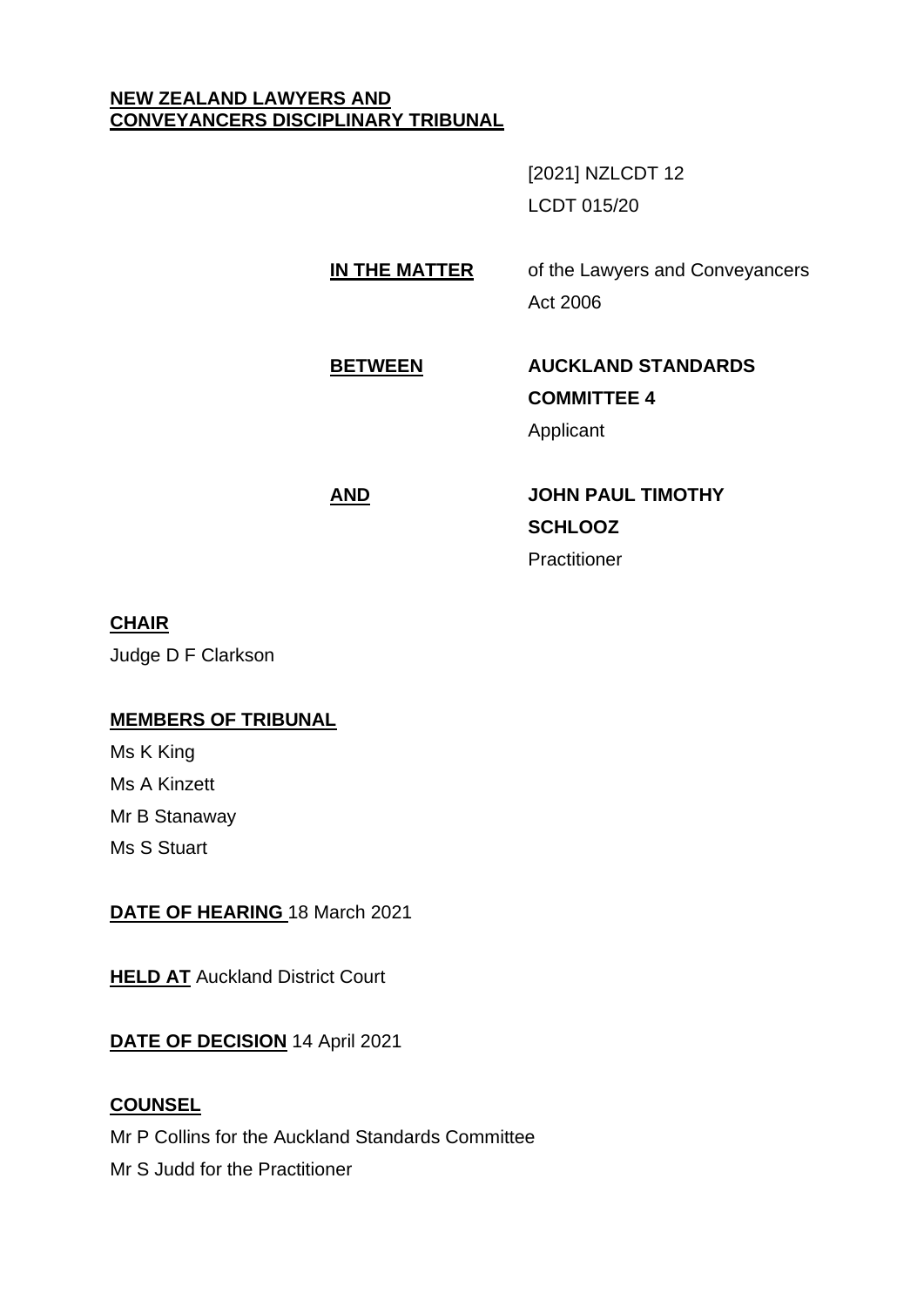# **DECISION OF THE TRIBUNAL**

### *Introduction*

[1] This decision concerns the proper disciplinary response, when a lawyer (while providing regulated services) corresponds with another person in an offensive, abusive and threatening manner.

[2] Mr Schlooz has admitted two charges of misconduct arising out of his communications over an extended period with a litigant in person.

[3] The decision addresses the importance of the principles of general deterrence and denunciation, in a regulatory framework whose purposes are to protect the public and maintain the confidence of the public in the legal profession.

[4] The penalty process is not primarily a punitive one, but it is understood that certain conduct calls for clear condemnation by the Tribunal. This case provides an example of such conduct.

[5] In addition, the decision considers to what extent consistency can be achieved across a range of vastly different types of conduct and contexts in which that conduct has occurred.

### *Penalty Process*

[6] The starting point of any penalty assessment must be the seriousness of the conduct under consideration.<sup>1</sup>

[7] From that point, the Tribunal then considers the presence of any aggravating or mitigating features, both in relation to the conduct itself or the practitioner.

[8] It is understood that in a disciplinary framework mitigating factors personal to the practitioner cannot outweigh considerations of public protection and therefore may

<sup>1</sup> *Hart v Auckland Standards Committee 1 of the New Zealand Law Society* [2013] 3 NZLR 103.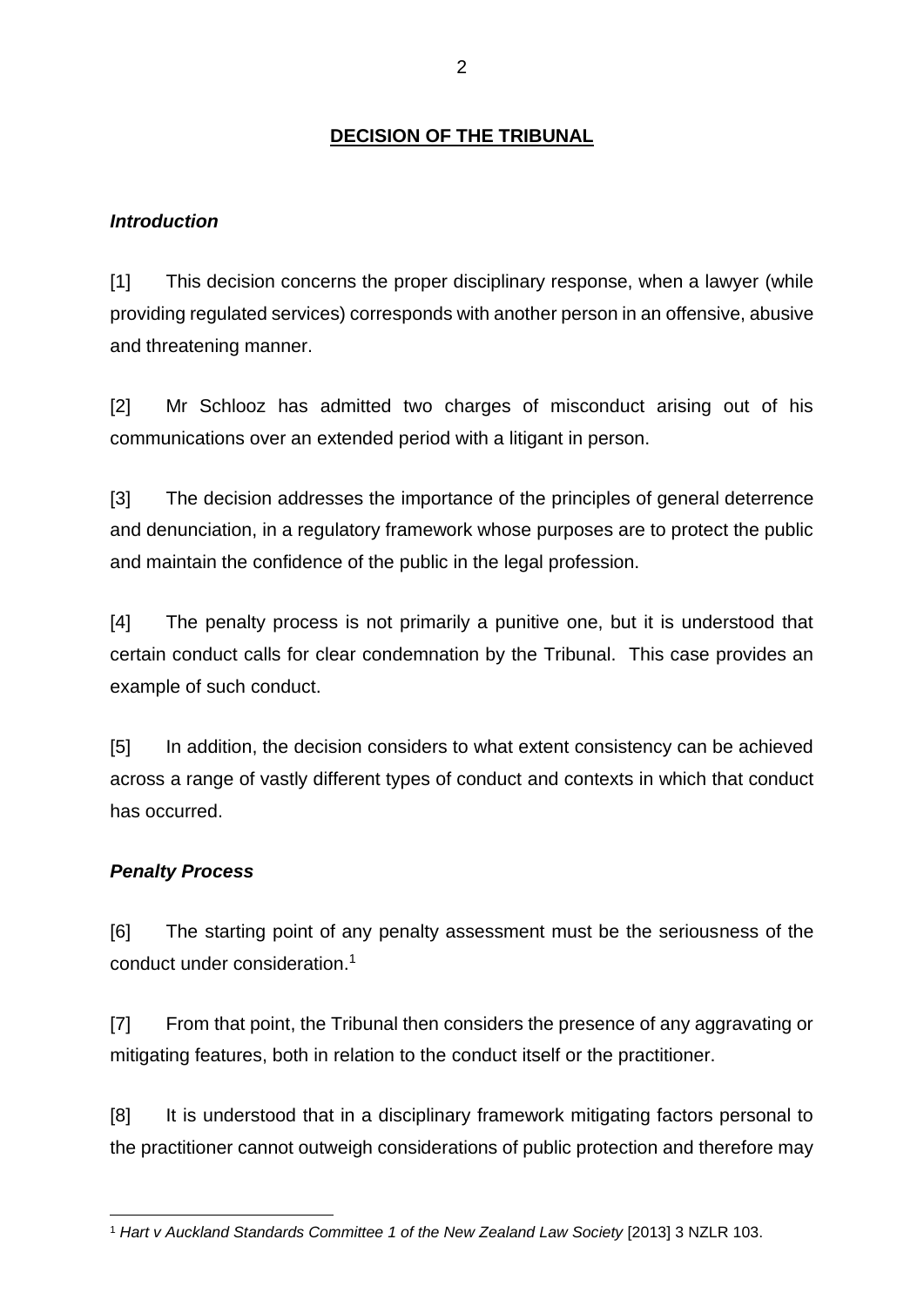not be given as much weight as they would, for example, in the context of sentencing in the criminal jurisdiction.<sup>2</sup>

[9] The Tribunal then considers previous penalties which have been imposed on cases involving similar conduct and surrounding circumstances, in order to achieve the level of consistency and predictability which is necessary to conform to the principles of natural justice.

# *Background*

[10] The complainant, Ms Y, was the estranged wife of Mr Schlooz's close friend [redacted]. The practitioner had been friendly with the complainant before she had separated from his friend and indeed had acted for her on one occasion.

[11] The complainant was acting for herself in relation to a number of disputes that she had with her former husband relating to property division, including her attempt to set aside a contracting-out agreement. There was also a tenancy dispute relating to the complainant's occupancy of a property which was owned by her estranged husband's trust, of which Mr Schlooz was a trustee. Further, there was a business dispute relating to a contract of services between the complainant and her estranged husband.

[12] From this it can be seen that the complainant was particularly vulnerable in that all areas of her life (relationship, housing, and employment) were impacted by her separation from, and ongoing dispute with her former husband, Mr Schlooz's close friend and how closely involved Mr Schlooz was professionally and personally.

[13] Mr Schlooz was acting for his friend Mr Y in relation to all of these disputes, although he initially denied that he was providing legal services and attempted to argue that he was acting in his personal capacity.

[14] The disputes generated much correspondence between the complainant and the practitioner, but the subject of these charges are the email exchanges between 15

<sup>2</sup> *Bolton v Law Society* [1994] All ER 486 at 496.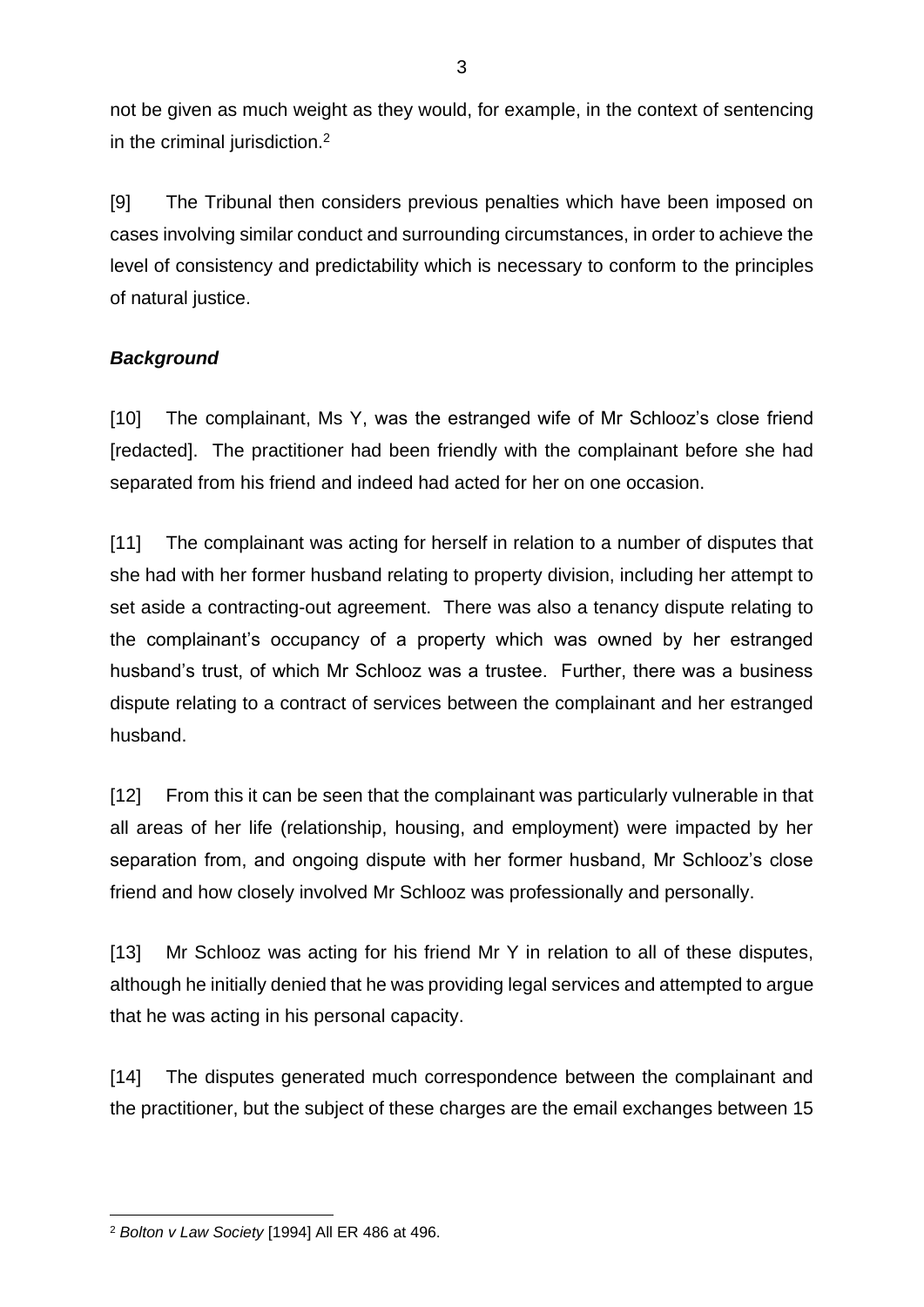May 2019 and 17 November 2019 in relation to Charge 1, and those from 1 February 2019 to 10 September 2019, in relation to Charge 3 (which deals with wrongful threats).

[15] Charges 1 and 3 are attached as Appendix I to this decision and include the precise emails complained about. It is not necessary to repeat all of these in the body of the decision, however it is also insufficiently illustrative of the concerns raised by this case to simply describe them in bland terms such as "abusive", "disrespectful", or "offensive". Therefore, we provide some of the worst examples as follows:

- "I'll put this simply in terms you can understand, FUCK OFF." (15 May 2019)
- "You really are a moron." (4 June 2019)
- "Fuck off [redacted]. You're a sad old drunk who needs help. Don't flatter yourself that [redacted] is interested in your life. He's so much happier now that he's dumped you. I feel sorry for the guys you're trying to trap into a horrid life with you." (14 July 2019)
- "… In the land of the witless you would be Queen. You are the reason god gave us a middle finger. We regard you with an indifference that borders on aversion. If we throw a stick, will you leave? People clap when they see you; they clap their hands over their eyes. (17 November 2019)

We are jealous of the people who haven't met you, now fuck off. Leave [redacted] in peace. He's much happier now that he doesn't not (sic) have to put up with your drunken self." (17 November 2019)

• "Just fuck off you pathetic old bag …" (17 November 2019)

[16] Further, Mr Schlooz, at various times, threatened Ms Y with bankruptcy, and the payment of costs.

[17] The complainant found the exchanges so distressing that she applied to the District Court for an Harassment Order, in September 2019. Following a defended hearing on that application on 15 May 2020, Her Honour Judge Bouchier made an order in the complainant's favour. The complainant points out that the judgment strongly endorsed her grounds for making the application.

[18] Importantly, Her Honour went on to make strong comments of condemnation about Mr Schlooz. She said at paragraph [19]:<sup>3</sup>

<sup>3</sup> *K v Schlooz* [2020] NZDC 8576.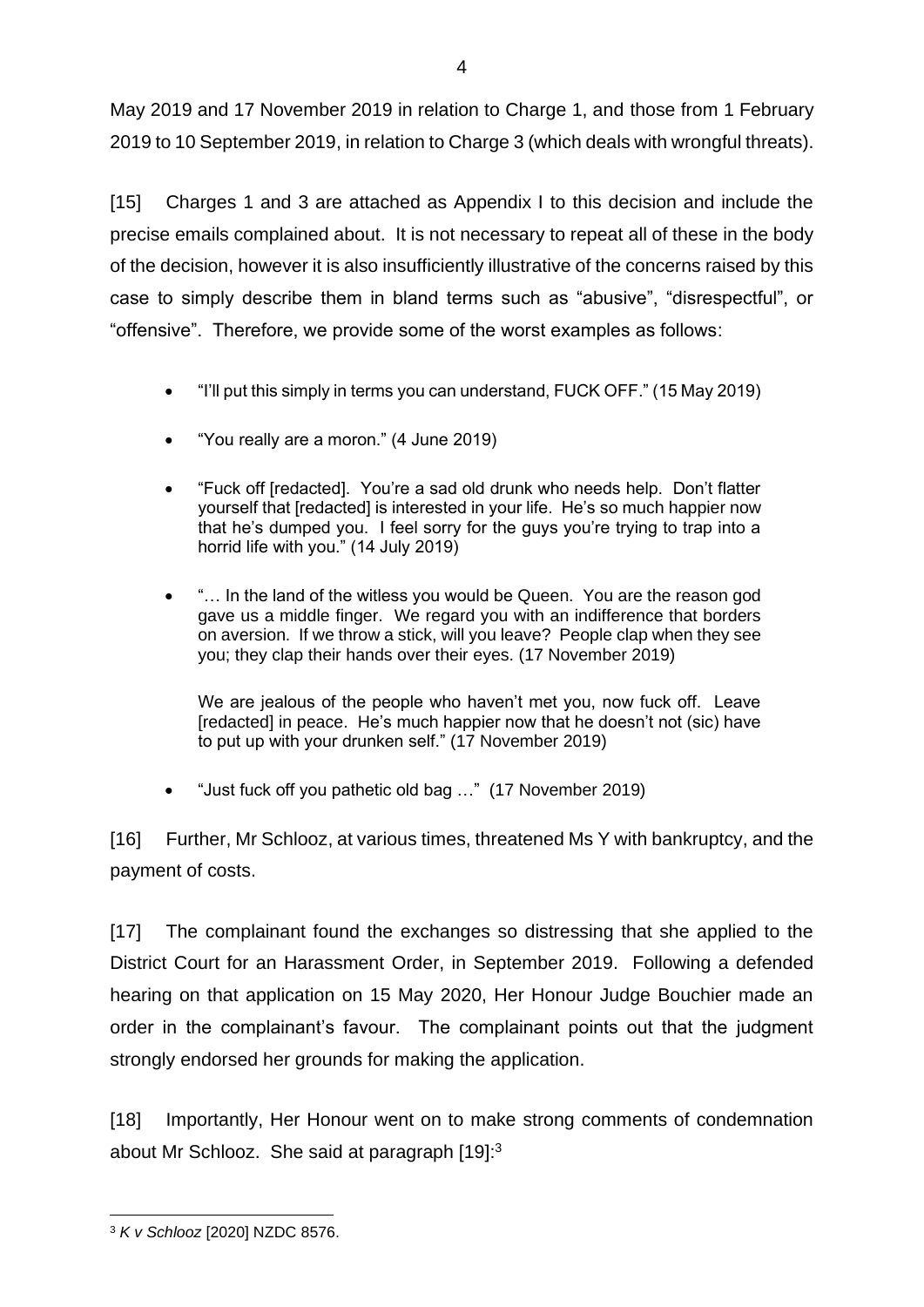"… I can only say that from when I first commenced working in the law, late in 1973 and throughout the 32 years I have (sic) on the District Court Bench, I have seen tens of thousands of family violence cases, gang violence cases, harassment applications, and any other type of violence with the associated language used in such incidents, and I say that I have never seen such an exhibition of gratuitous, focused and abhorrently rude and insolent language from one person to another in all those years, as I see in the correspondence of the respondent to the applicant. Plus, especially by a person who signs them self as a professional person, that is a barrister."

[19] There was a further message in the decision conveyed by Her Honour to Mr Schlooz:<sup>4</sup>

"I would find it astonishing that a person who uses such language in correspondence with any person, could possibly fulfil the criterion required of a barrister, of being a "fit and proper person"."

[20] Remarkably Mr Schlooz did not seem to take to heart the professional implications of either the making of the order against him or indeed, the very clear denunciation of his conduct by an extremely senior District Court Judge.

[21] In his response to the Standards Committee he denied that he was acting in a professional capacity and suggested that he and the complainant were "… *private individuals engaged in a war of words as a consequence of the breakdown in her marriage*". He went on to make personal and derogatory comments about the complainant in his response to the Standards Committee.

[22] It was not until Mr Schlooz engaged counsel, Mr Judd, that he amended his formal response to the charges before the Tribunal and admitted the two charges of misconduct now under consideration.

[23] By way of further background, during the period when this correspondence occurred, the practitioner was forming a new personal relationship himself, and together with his new partner was looking for a home they could purchase. In due course they did purchase an expensive home in order to accommodate their respective families, with 100 per cent mortgage financing. These events, according to Mr Schlooz imposed considerable stress on him.

<sup>4</sup> See note above, at para [20].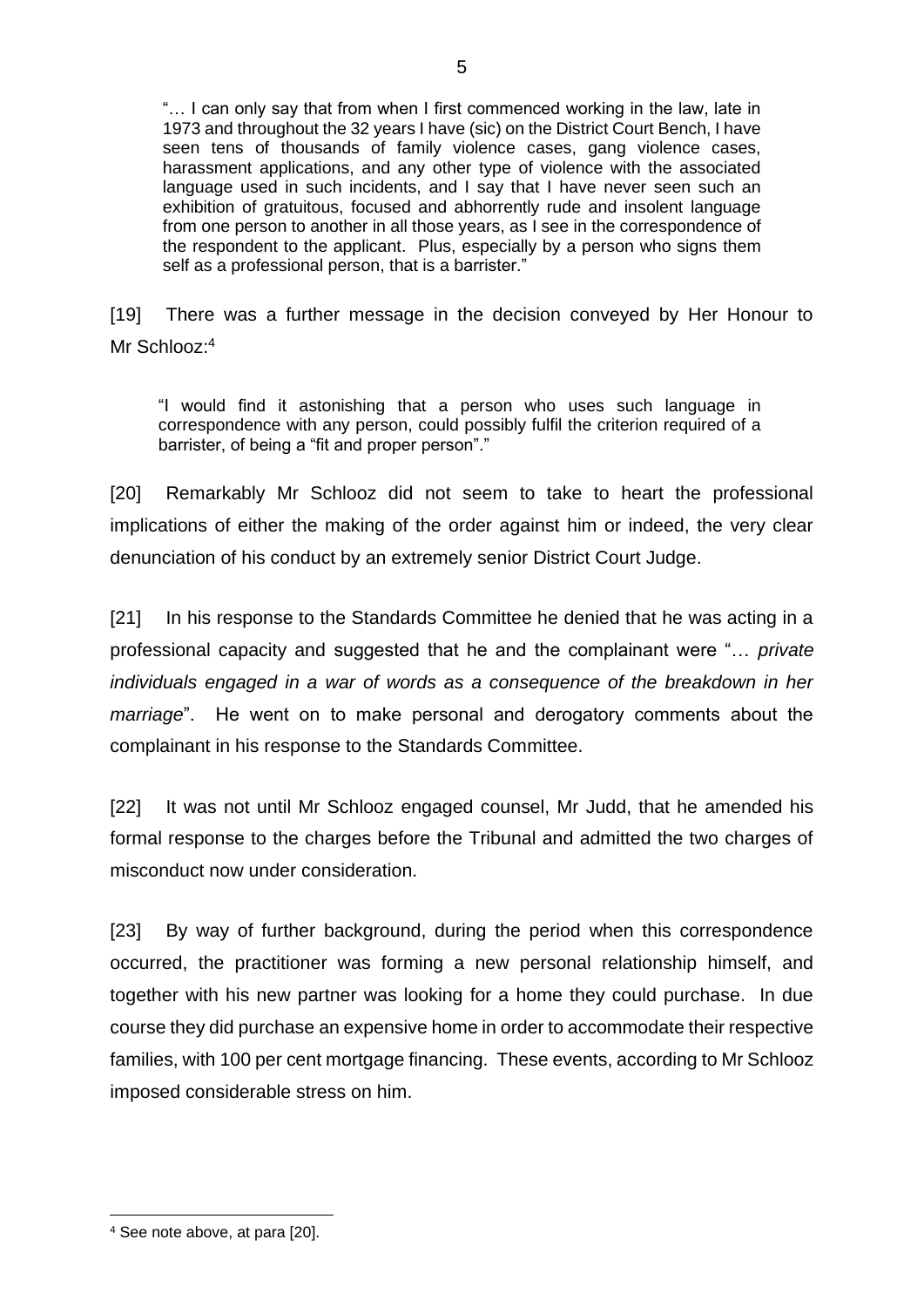[24] In addition Mr Schlooz was a volunteer in a drug trial, which he said depleted his energy, gave him significant headaches and meant that he was unable to work at times for half a day. All of these matters he puts forward as explanatory of, although not excusing, his conduct and the correspondence with the complainant.

[25] The practitioner also acknowledged in his evidence to the Tribunal that he was personally involved in the dispute between the complainant and her estranged husband because of his close identification with his client, who he described as his "best friend", and now accepts that caused him to lose judgement. The practitioner says that the emails, all of which are acknowledged by him, are significantly out of character.

#### *Seriousness*

[26] Mr Collins, on behalf of the Standards Committee, submitted that "*in the category of behaviour involving harassment or bullying through written communications, this case must realistically be seen at the most serious end of the scale*." We accept that submission.

[27] Mr Collins further submitted that the public view was that the profession's response to bullying and harassment (including sexual harassment) was inadequate. Mr Collins urged us to view the conduct as within the overall public concern about "decency" of behaviour of lawyers in relation to both clients and colleagues.

[28] Mr Judd submitted that this was not a fair way to view this particular matter, which had no elements of the abuse of power dynamic which existed in cases of alleged sexual harassment of young women by senior members of the profession. We also accept that this case does not have those connotations, however we agree with Mr Collins that of its kind rarely does a case come along which demands such condemnation on its fact as this one. Under the more specific heading of abuse of the privileges of being a lawyer and bullying an opponent, particularly such as the complainant in this matter, this case is at the high end of the scale of seriousness.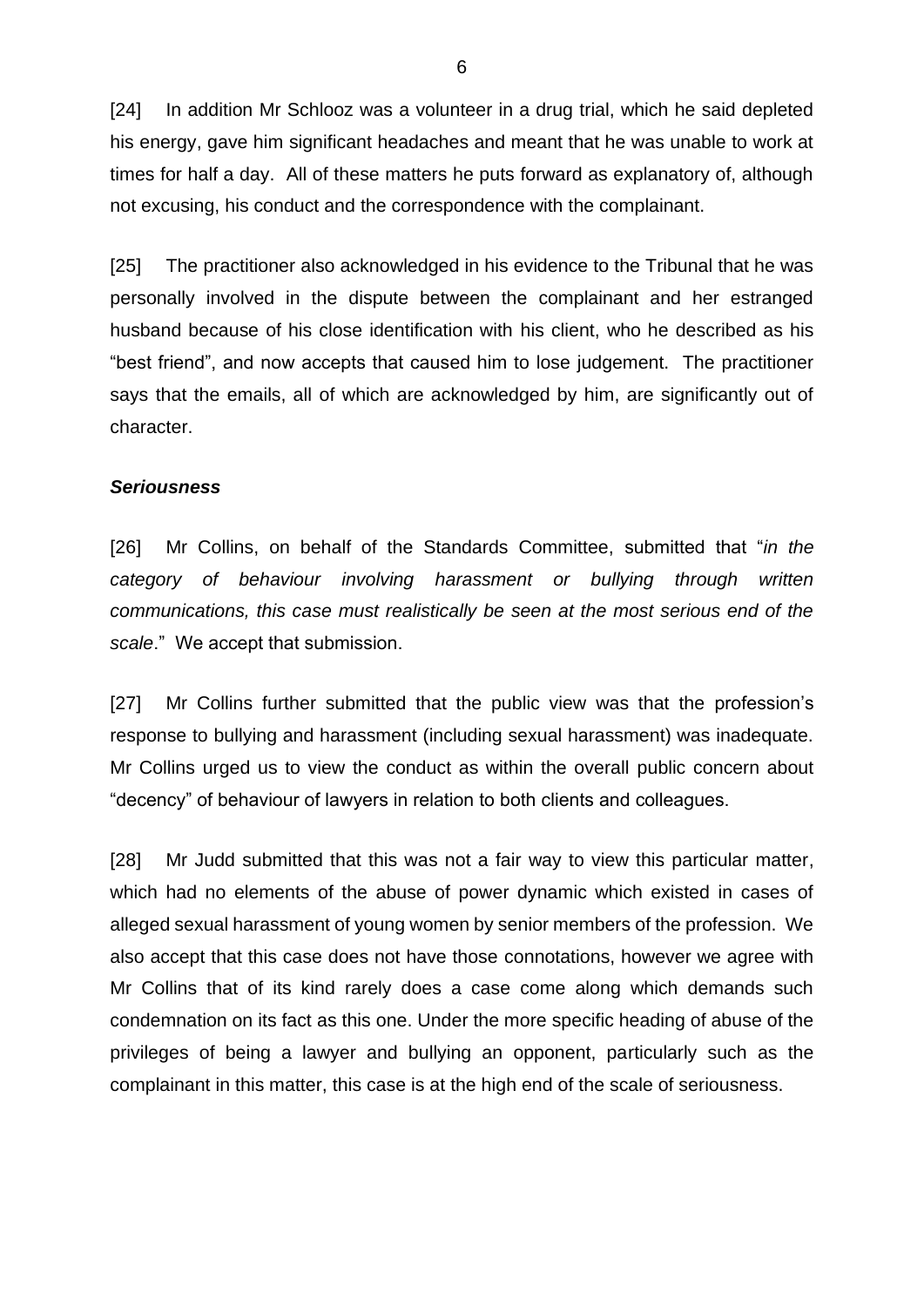### *Aggravating Features*

- 1. The repeated and sustained nature of the abusive language and threats used.
- 2. The use of this language against an unrepresented party.
- 3. The level of misogyny present in the abusive comments.
- 4. Persisting with the conduct after the complainant made it clear the emails were unacceptable and should stop.
- 5. The lack of prompt apology and insight.

[29] While the first factor may be seen as a contributing factor to the seriousness of the conduct, we consider that the serious level is achieved simply by the use of the language itself. The repeated and sustained nature of the offending correspondence is relevant not just as an aggravating feature – and in this regard we note that even when asked to desist the practitioner persisted in his offensive correspondence with the complainant – but it also is relevant when considering some of the mitigating factors such as insight and "out of character behaviour".

# *Mitigating Factors*

# *1. Acceptance of responsibility*

[30] Through counsel Mr Schlooz "… *unreservedly accepts that it was totally unacceptable to use the abusive, insulting and threatening language that he used* …" He points out that he apologised to the complainant in his submissions to the Standards Committee in June 2020.

[31] We record that taking responsibility by pleading guilty to misconduct in respect of the two charges (the alternative charge thereby falling away), is certainly a relevant and mitigating factor. The earlier this occurs the more likely it is to be viewed as genuine and not self-serving.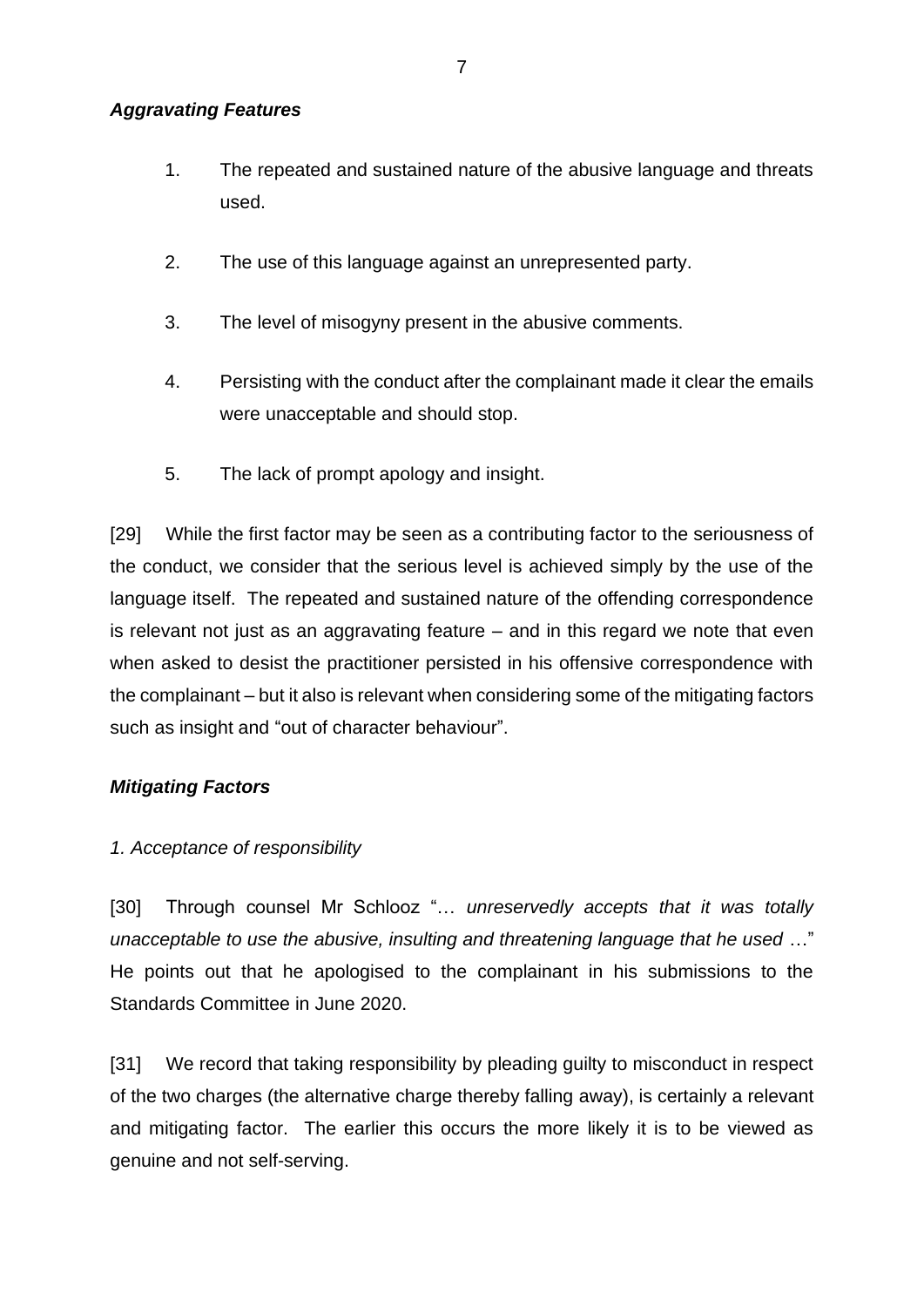[32] We recognise that Mr Schlooz changed his approach to take responsibility, as soon as he was advised by responsible counsel.

[33] That it took so long for Mr Schlooz to gain some insight into his conduct is of considerable concern to the Tribunal. As pointed out by Mr Collins, he ought to have been alarmed by the remarks of Her Honour Judge Bouchier at the very latest. Although he referred to that in his response to the Standards Committee, as having caused him to reflect, at the same time he used that opportunity to make derogatory (and irrelevant) comments about the complainant to the Standards Committee. It seems his reflections was not deep at that time.

[34] Mr Schlooz has recognised that he ought not to have been involved in the dispute between his close friend and the complainant and that the closeness of their relationship meant that he responded in a far too personal manner.

[35] This case is a glaring example of why practitioners ought not to act for those who are close to them and the errors that can be slipped into if they do so. Mr Schlooz was one of the witnesses when the complainant and her estranged husband were married. He had acted for both parties. He had no business being involved in the postseparation disputes between them.

# *2. Addressing cause of misconduct*

[36] Mr Schlooz is taking steps to address his conduct by attending counselling sessions with a psychologist, Dr Farnsworth-Grood. This is a positive step although it does not sit entirely comfortably with his assertions that this particular conduct was entirely out of character, as attested to by his eight supporting deponents.

[37] The exploration of triggers for anger and other psychological issues is somewhat at odds also with the further mitigating factor we are asked to take into account, which is the effect of clinical drug trials being undertaken by Mr Schlooz over the period in question.

[38] Firstly, we note there is no specific medical evidence to connect Mr Schlooz's lack of control of his form of communication and professionalism and adherence to professional standards with the medication being trialled by him.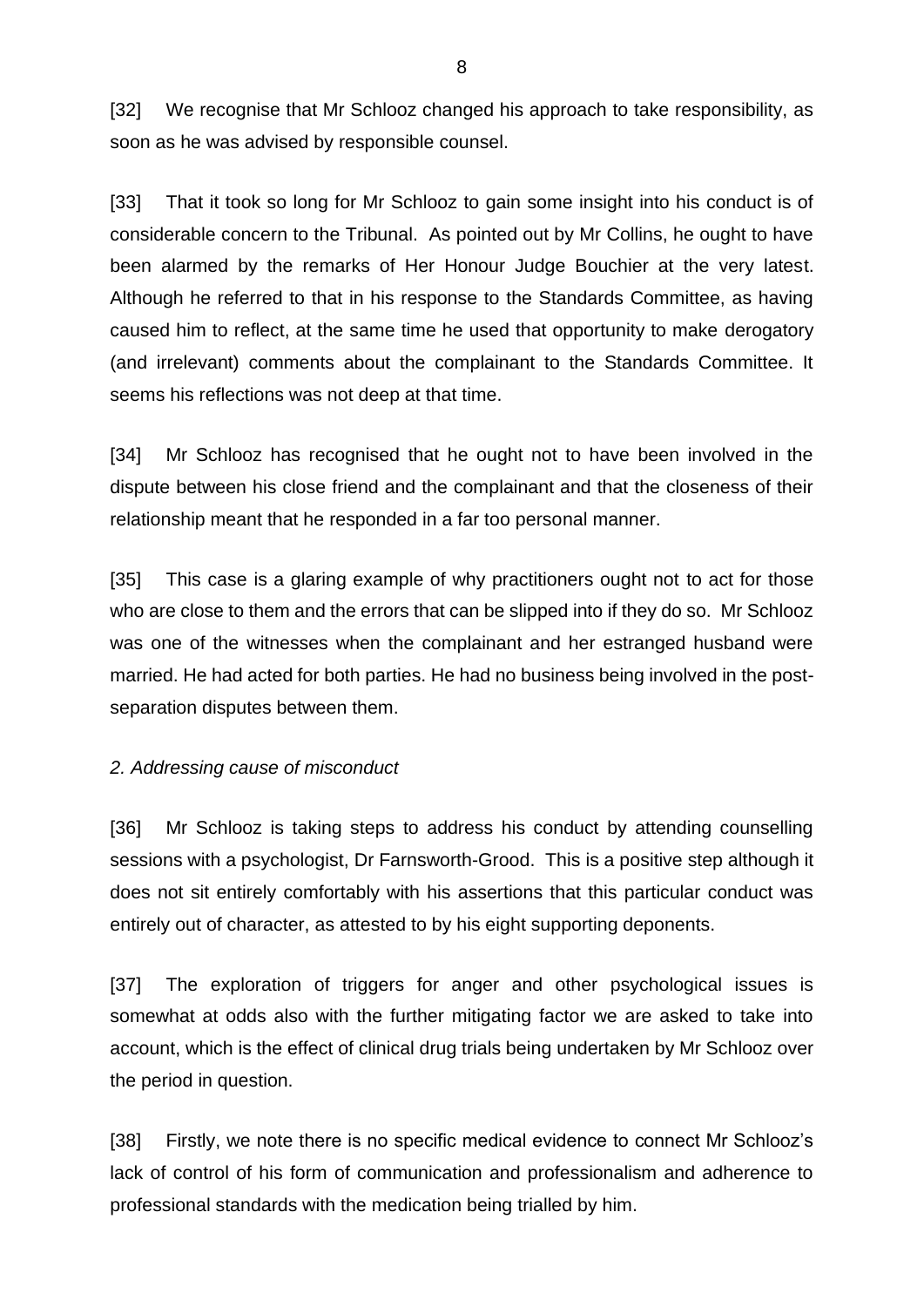[39] Secondly, while it is commendable that Mr Schlooz is prepared to commit to such a trial, for personal reasons which he explained to us, one would have thought that any trial which reduced his capacity to work to the extent described by Mr Schlooz, a practitioner with a very large mortgage to support, might have caused him to reassess his priorities.

[40] In addition, if he truly believed there was a connection between the drug trial and his unprofessional conduct despite the lack of evidence for this (other than in relation to his tiredness and headaches), one would have thought a responsible professional would also reconsider the merits of being involved in such a trial if he genuinely considered it had led to this appalling conduct on his part.

[41] Having regard to all of those factors and the lack of medical evidence as to a direct connection between his conduct and the drug trial side effects, we are unable to give this factor any significant weight.

### *3. Previous Good Character*

[42] Under this heading we consider the practitioner is entitled to credit for his clean disciplinary record and to a lesser extent, to the credit that he has earned with colleagues and clients for his professionalism and skills in providing legal services in the past.

[43] We note that the affidavits which are supportive and complimentary, and from deponents who have seen the charges admitted by Mr Schlooz, are also provided to support the submission that the actions under consideration are totally out of character for him.

[44] While we accept the affidavits are genuine and accurate as far as they go, they simply do not line up with the repeated and sustained nature of the misconduct before us. It seems highly unusual that if this conduct is truly out of character that it was out of character on 19 occasions over a period of 10 months, as suggested by the practitioner.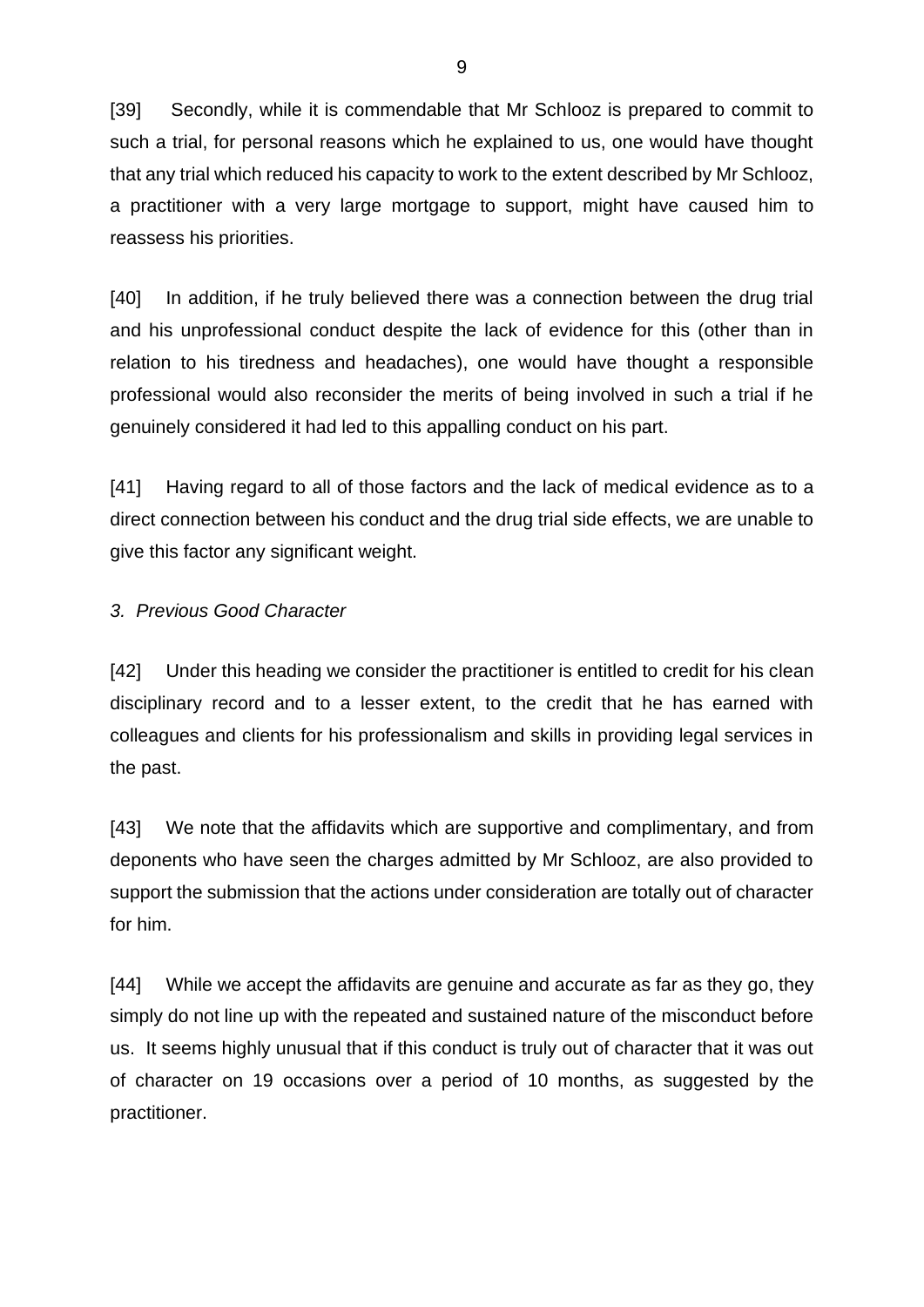[45] Even having regard to the close nature of his relationship with the complainant's estranged husband, we are left wondering whether we have the full picture of the difficulties faced by the practitioner causing his conduct.

### *4. Financial Commitments of the Practitioner*

[46] On behalf of Mr Schlooz, Mr Judd urged us to stop short of imposing a period of suspension upon him for a number of reasons including the financial effect upon him. Mr Schlooz indicated at the hearing that he earns approximately half of his income from his legal practice and half from his accounting or tax advice work. He has a very large mortgage for which he is largely responsible, although his partner is also selfemployed and contributes.

[47] In addition, it was submitted that current clients would suffer during any period of suspension imposed upon the practitioner.

[48] There are two comments that can be made under this heading. First, Mr Schlooz's financial pressures are largely of his own making (100 per cent financing of an expensive home and working part-time because of tiredness from the voluntary drug trial). And secondly, unlike most lawyers who are suspended, this practitioner has another profession to call on, from which he can earn supplementary income if unable to practise law.

[49] While we take account of those factors, as pointed out in many disciplinary decisions the personal circumstances of the practitioner are not given undue weight in comparison with the purposes of the legislation which involves the upholding of professional standards, protection of the public, and maintenance of the public confidence in the profession.

[50] Whilst we accept and apply the principle of the least restrictive intervention as set out in *Daniels,<sup>5</sup>* members of the public are entitled to expect that the disciplinary bodies responsible for the maintenance of professional standards will respond firmly to instances of serious misconduct.

<sup>5</sup> *Daniels v Complaints Committee 2 of the Wellington District Law Society* [2011] 3 NZLR 850.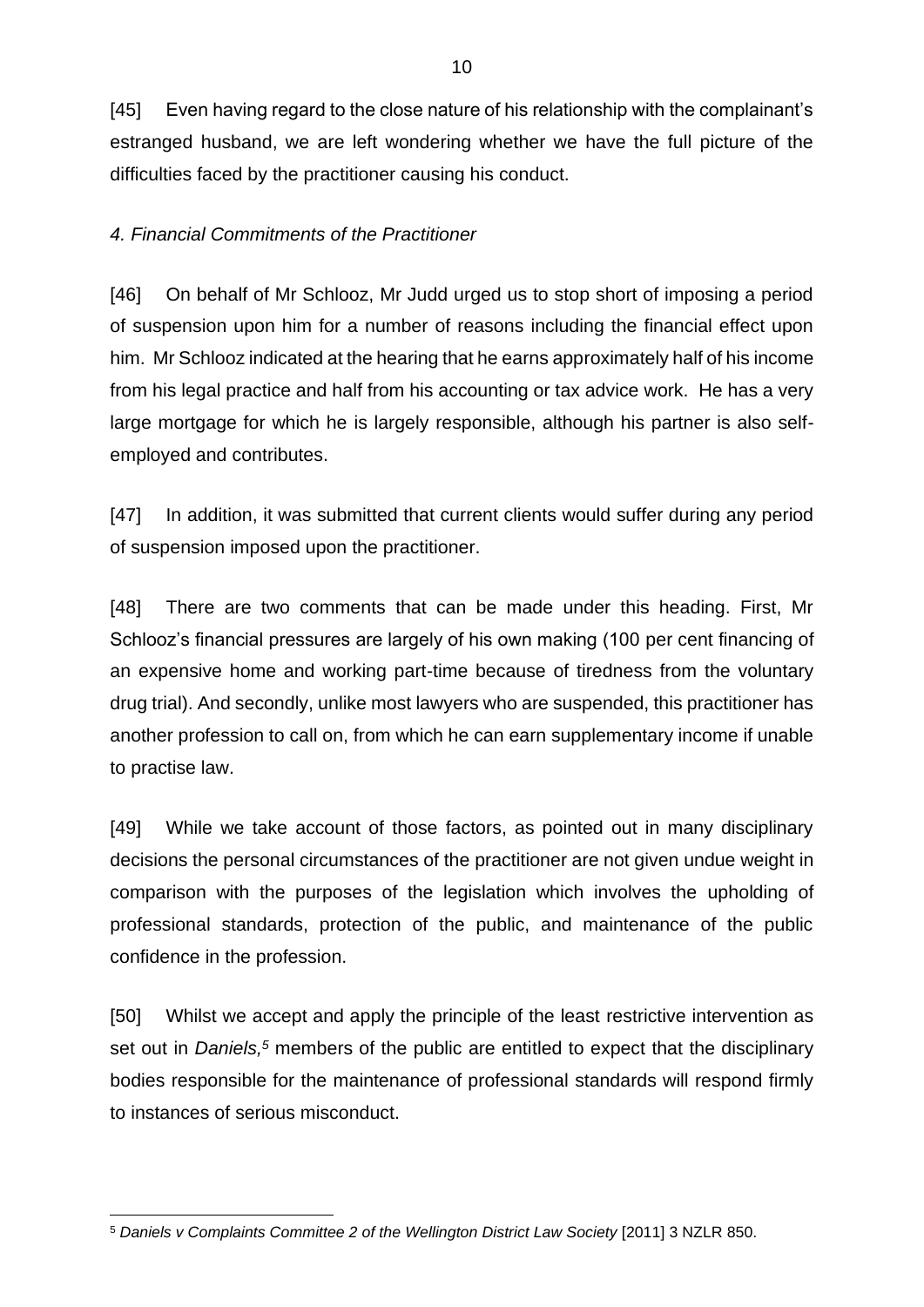### *Comparable Cases*

[51] Both counsel provided the Tribunal with schedules of cases, Mr Collins setting out those involving abusive and insulting conduct, although submitting that he had not identified any authority which revealed such a "sustained pattern of openly abusive and profane emails" as this case.

[52] Mr Judd provided an analysis of cases where practitioners had been suspended by the Tribunal over the past two years.

[53] We accept without question that natural justice requires that like cases be treated in a like manner and that wherever possible predictability of outcome and consistency are values engaged by the Tribunal's process.

[54] Having said that, it is not possible to superimpose cases with entirely different contexts and varieties of misconduct upon each other to form some form of template for penalty imposition. The numerous factors arising both out of the background, the particular circumstances of complainants and practitioners, and different aggravating and mitigating features mean that we cannot accept that the submission made by Mr Judd that a suspension has been reserved for cases of dishonesty or multiple professional failures in dealing with clients.

[55] We have given careful analysis to the cases we have been referred to and the principles extracted and relied on by counsel. We consider we have struck the appropriate response having regard to the facts of this case and its comparison with others cited involving misconduct.

# *Purposes of Penalty*

[56] The purposes of suspension are set out in the *Daniels* decision as follows:

"[24] A suspension is clearly punitive, but its purpose is more than simply punishment. Its primary purpose is to advance the public interest. That includes that of the community and the profession, by recognising that proper professional standards must be upheld, and ensuring there is deterrence, both specific for the practitioner, and in general for all practitioners. It is to ensure that only those who are fit, in the wider sense, to practise are given that privilege. Members of the public who entrust their personal affairs to legal practitioners are entitled to know that a professional disciplinary body will not treat lightly serious breaches of expected standards by a member of the profession"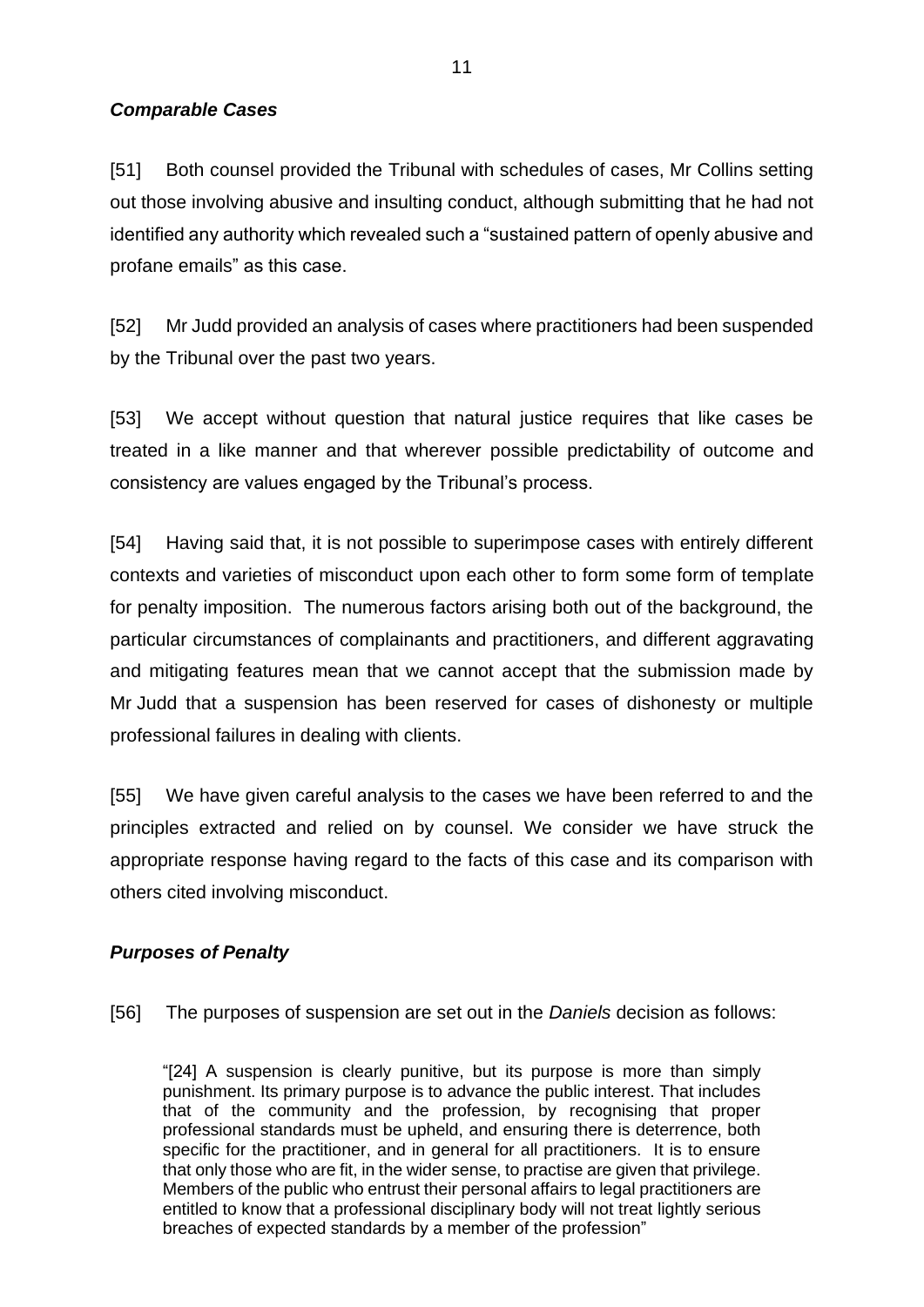[57] The general purposes of penalty have been set out in numerous cases and will not be repeated here, but there are two primary purposes which we wish to highlight as important for this case. The first is that of general deterrence. While Mr Judd submitted that this was "… *not of particular relevance in the unusual circumstances of this case, which is essentially a personal dispute between Ms Y and Mr Schlooz*" we do not accept that proposition. We consider it is important for the profession as a whole to take note of the Tribunal's view of this practitioner's conduct and be deterred from treating any member of the public or colleague in a similar manner.

[58] The second is denunciation - rarely do cases come along which demand such condemnation on their facts as this one.

[59] The need for general deterrence has been referred to by the Tribunal in the past in the *Horsley* decision.<sup>6</sup> In that decision we stated at paragraph [28]:

[28] There is, in this case, a specific aspect of penalty which bears on the special role of the Tribunal in upholding professional standards, the reputation of the profession, and in protecting the public. That is the aspect of "general deterrence". The objectives of specific and general deterrence are discussed in the decision of *Stirling v Legal Services Commissioner* [2013] VSCA 374, a decision of the Supreme Court of Victoria, which in turn referred to the decision of *Brott v Legal Services Commissioner* [2008] VCAT 2399.

'The concept of general deterrence of others by the punishment of an offender is that an offence is followed by substantial adverse consequences will prevent others from committing the offence. Related to general deterrence is the proposition that in deciding the appropriate penalty the Tribunal may have regard to the effect which its order will have on the understanding, in the profession and amongst the public, of the standard of behaviour required of solicitors.'

### *Reflection*

[60] One of the purposes of suspension which has also been referred to in the past is that it serves the purpose of providing time for the practitioner to reflect on his or her conduct. Given what we consider is a somewhat compromised or confused level of insight and certainly a delayed one, on the part of this practitioner, we consider that suspension will meet this purpose also.

<sup>6</sup> *Canterbury Westland Standards Committee v Horsley* [2014] NZLCDT 47.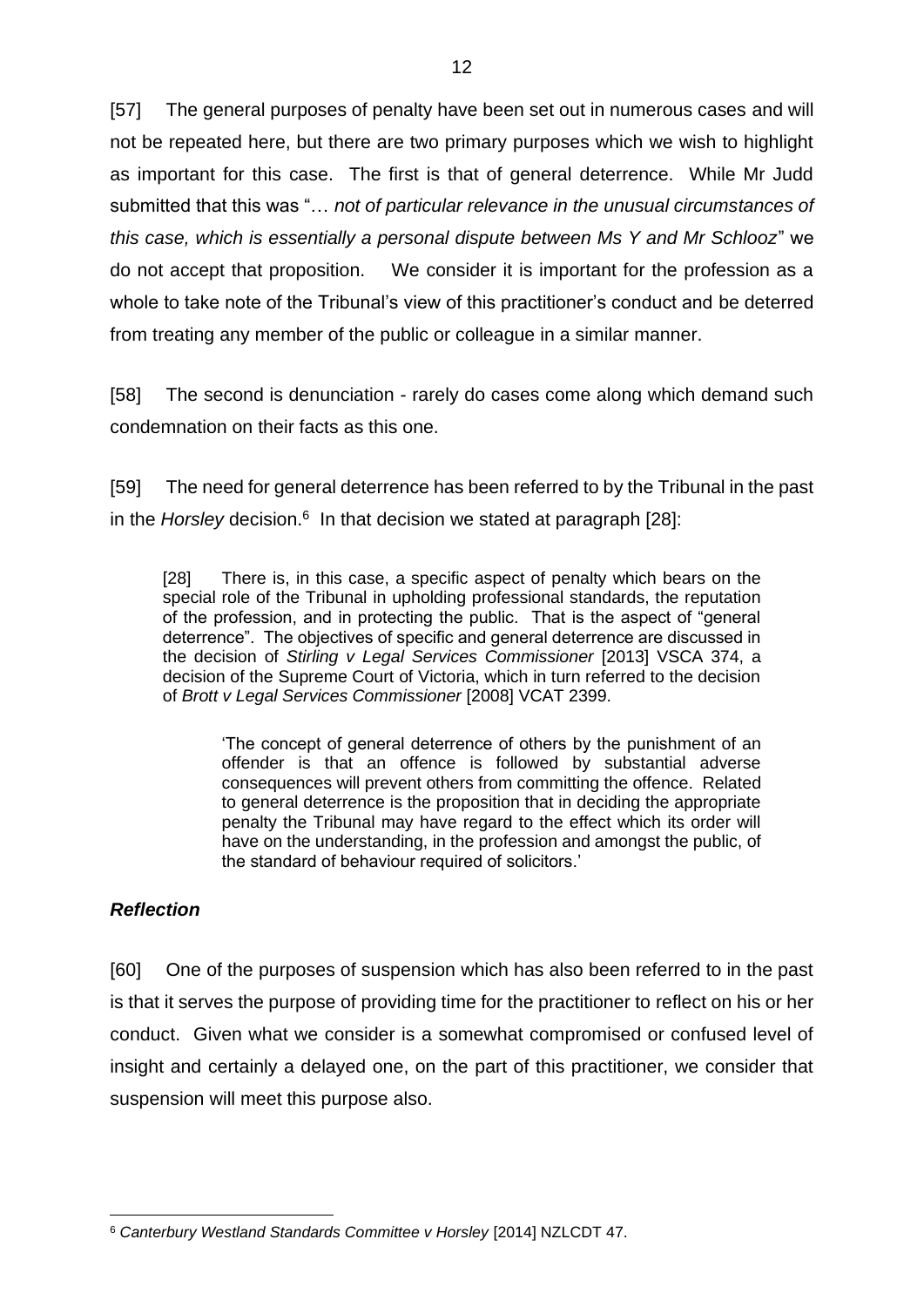*Discussion*

[61] We consider that this case forms the high water mark for cases of misconduct involving language or speech rather than actions or inaction. We note that in *Orlov<sup>7</sup>* which involved offensive assertions and comments about a Judge, that a period of eight months suspension that had already been served by the practitioner, was seen as proper.

[62] We regard this matter as involving even more egregious comments, and comments directed to a litigant in person. Although Mr Collins urged a suspension order at the high end of the spectrum available (the maximum period would be 36 months), we do not consider that such a lengthy period is necessary to mark the misconduct of an otherwise apparently competent practitioner.

[63] We consider that a suspension period of six months would be a realistic starting point for this type of misconduct. We propose to discount that period somewhat, to four months, to take account of the fact that the charge was admitted by the practitioner and that he comes to the disciplinary process for the first time with no previous disciplinary history. In reaching the above periods we have taken into account the aggravating and mitigating features set out above.

[64] We propose to censure the practitioner and impose a period of suspension of four months commencing three days from the release of this decision to enable Mr Schlooz to make arrangements for current work to be taken over for this period.

# *Censure*

[65] Mr Schlooz, your conduct towards Ms Y was utterly appalling. No member of the public or indeed any person dealing with you in a professional capacity ought to be subjected to the repeated abusive, offensive, belligerent, threatening and downright nasty and personal statements used by you.

<sup>7</sup> *Orlov v The New Zealand Lawyers and Conveyancers Disciplinary Tribunal* [2014] NZHC 1987 (21 August 2014).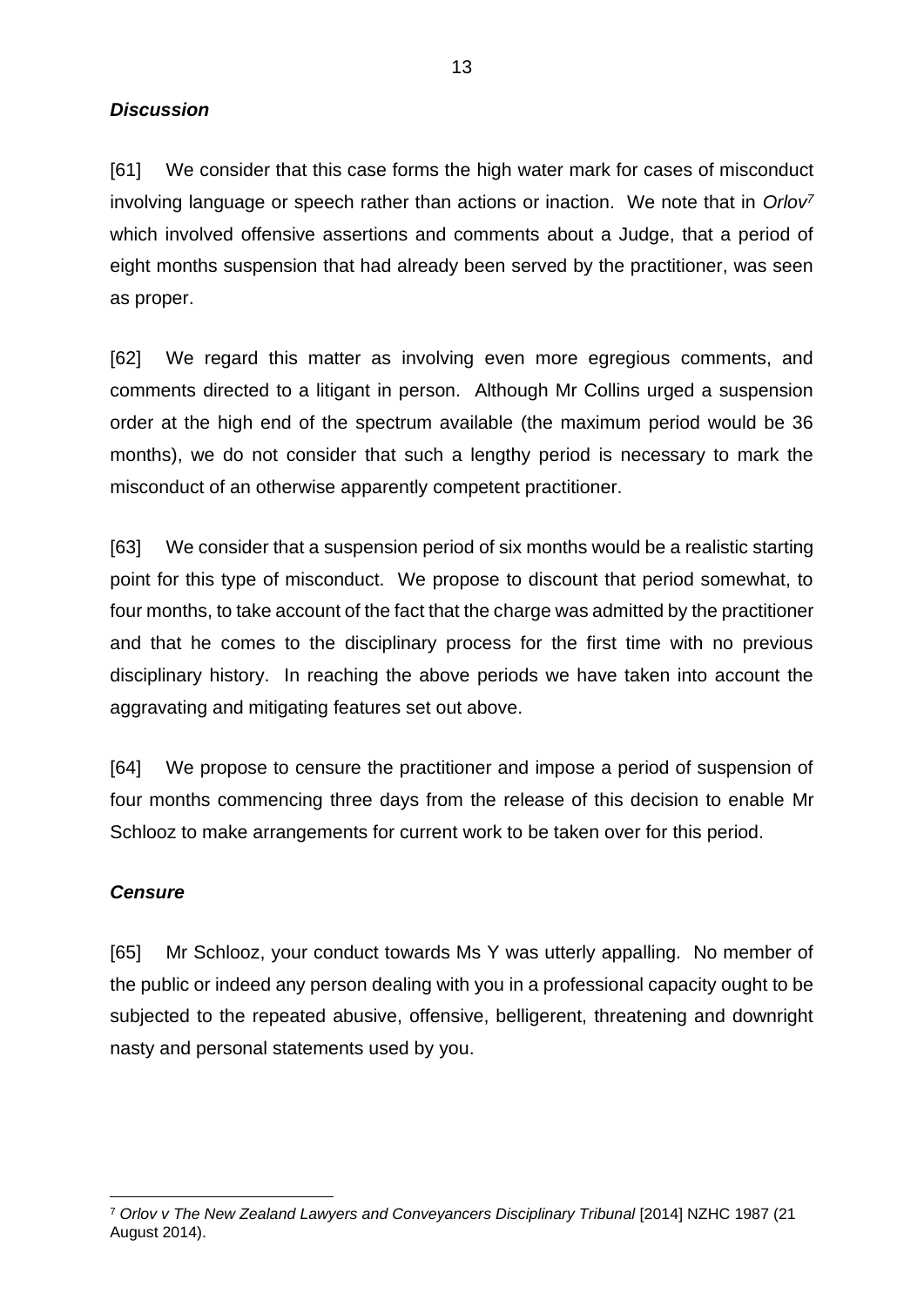[66] Your conduct did not occur in a one heat of the moment loss of control. You persisted in a campaign of emails which the complainant found distressing, frightening and harassing. For a practitioner to have an Harassment Order made against him for his conduct during the representation of a client strikes a new low in this sort of professional misconduct.

[67] Should you ever repeat this behaviour it is likely that you will no longer be found to be a fit and proper person to practise law.

# *Orders*

- 1. Suspension the practitioner is suspended for four months from the  $17<sup>th</sup>$ day of April 2021.
- 2. Censure a censure is imposed, and the terms set out above in para [65]- [67].
- 3. The practitioner is to pay the costs of the Standards Committee in the sum of \$22,443.26.
- 4. The s 257 costs are certified at \$3,027 and are to be paid by the New Zealand Law Society.
- 5. The practitioner is to reimburse the New Zealand Law Society the full s 257 costs as above.

**DATED** at AUCKLAND this 14<sup>th</sup> day of April 2021

Judge DF Clarkson **Chairperson**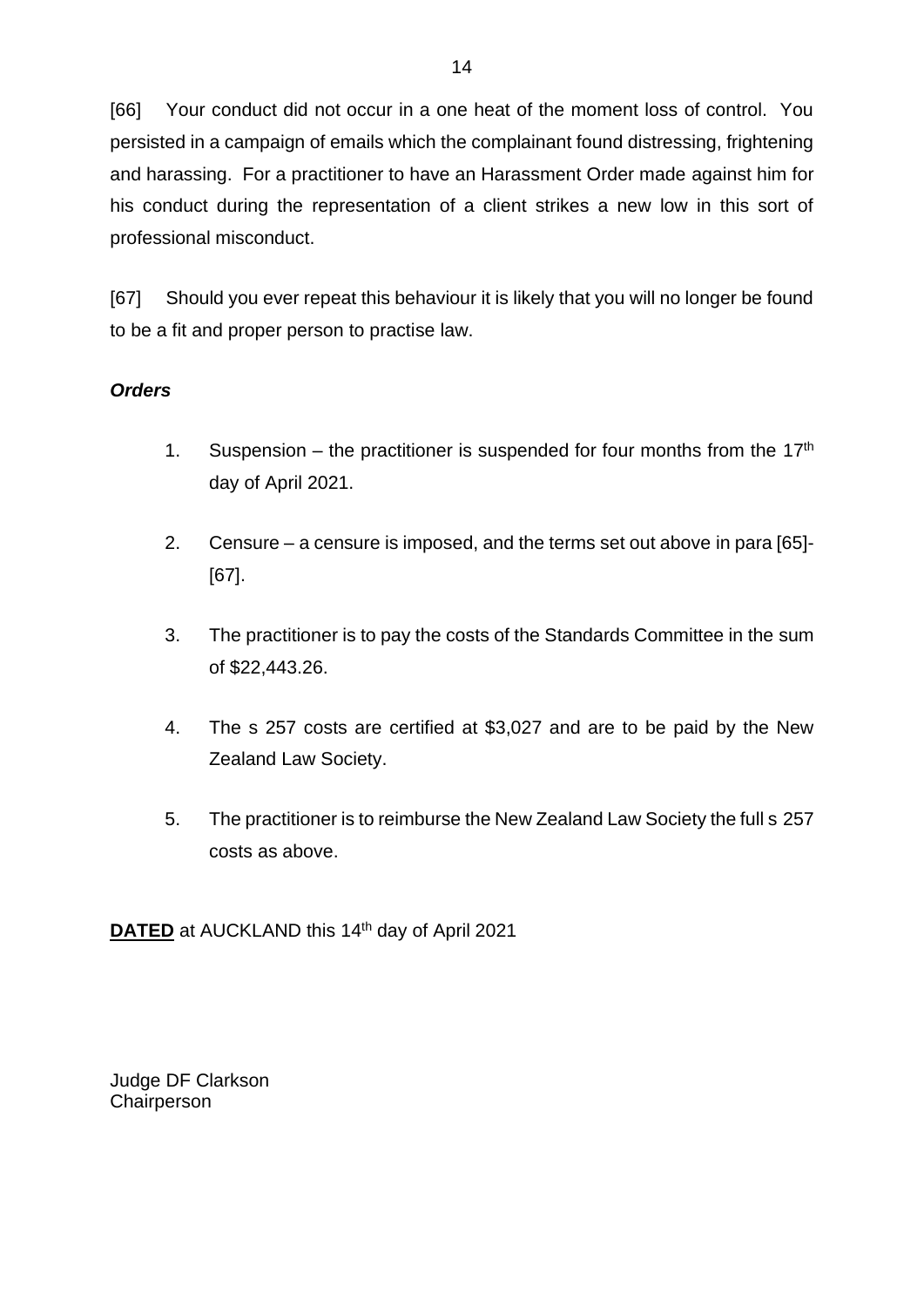Auckland Standards Committee 4 charges the practitioner with:

### **1. Charge One: Engaging in abusive, insulting and intimidating communications in breach of Rules 10 & 12 of the** *Conduct and Client Care Rules*

Misconduct within the meaning of ss.7(1)(a)(i)&(ii) and 241(a) of the Lawyers and Conveyancers Act 2006 (the Act)

### **Particulars**

- 1. During the period May November 2019, in his capacity as a barrister on behalf of a person named Mr Y, he sent abusive, insulting and intimidating emails to Mr Y's estranged wife, Ms Y:
	- (a) In an exchange of emails beginning on 15 May 2019:
		- (i) Ms Y communicated with the practitioner about relationship property issues she had with Mr Y;
		- (ii) The practitioner replied to Ms Y in an email on that date at 13:45 saying:

Blah, Blah, Blah. Regards John Schlooz Barrister;

- (iii) Ms Y inquired about the practitioner's complaints procedures, including an email on 3 June 2019 at 12:12pm saying *"You are now personally attacking my level of intelligence and bullying me saying I can't understand what I read"*; and
- (iv) The practitioner replied at 12:17:

I'll put this simply in terms you can understand, FUCK OFF. Regards *John Schlooz Barrister;*

(b) In an email on 4 June 2019, at 21:59, responding to an allegation that Mr Ys' accounting firm, [firm name] had wrongly terminated a contract Ms Y had with that company, the practitioner said:

> You really are a moron. [redacted] won't be responding & I shall ignore you until you file proceedings. You of course can (& probably will) continue banging your head against a wall.

GET A LIFE. Regards *John Schlooz Barrister;*

(c) In an email on 10 June 2019 at 21:31 replying to an email Ms Y had sent to the practitioner at 21:24 disputing his interpretation of events surrounding the contractual dispute she had with [firm name]: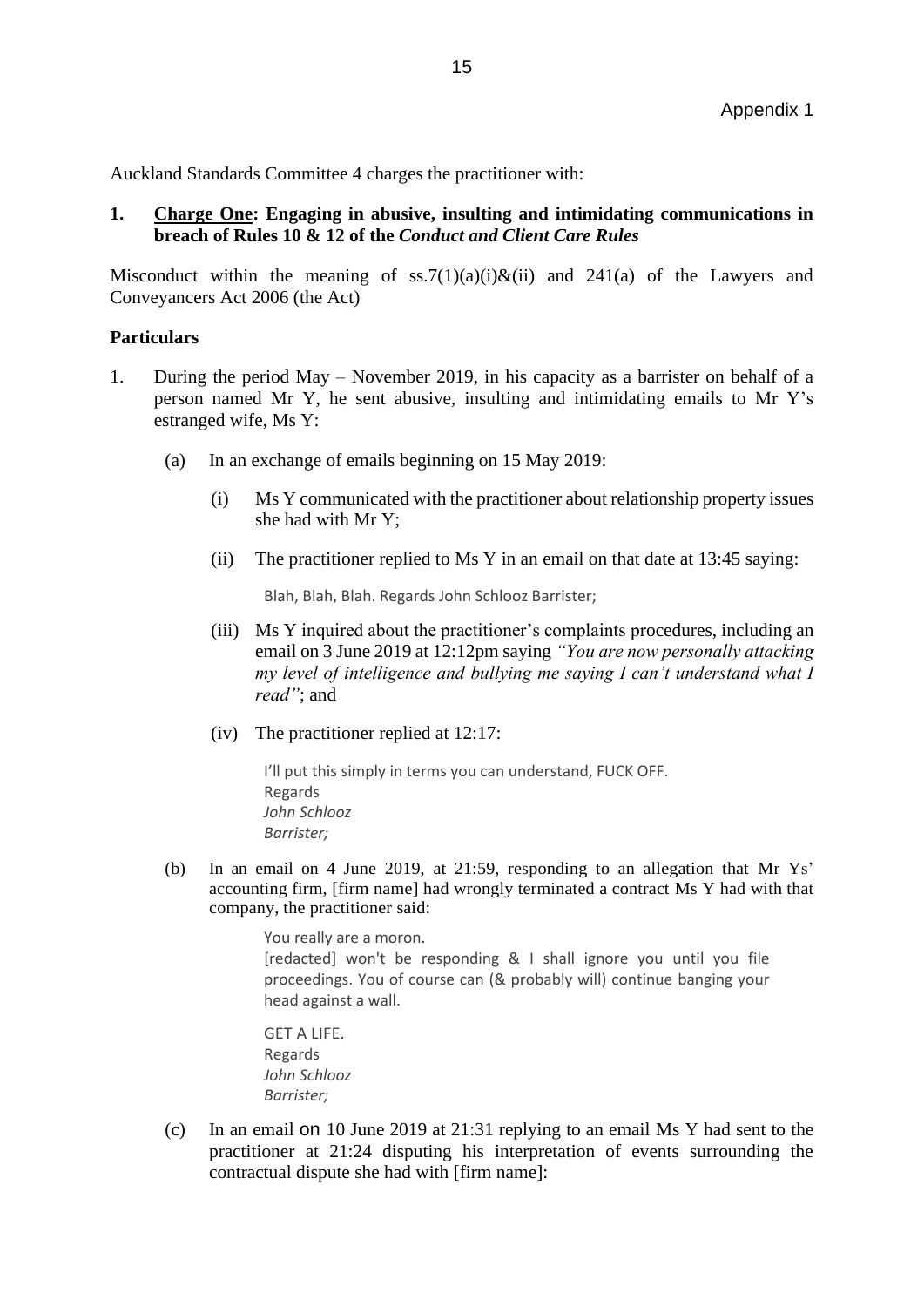The reality for me is that I can suggest anything to anyone I want. I can swear at anyone I want. I can call anyone I want any name I wanna call them. You don't seem to realise I'm playing with you and I'm enjoying it. You're such a fool. Regards *John Schlooz Barrister;*

#### (d) In the same context, in an email on 12 June 2019 at 21:26:

Again you fail to understand plain English. I gave you 2 options & again, like the idiot you are, you cannot simply choose one. That's because you know you have no legal redress in this matter. I again urge you to seek legal advice. Regards *John Schlooz Barrister;*

#### (e) In the same context, in an email on 13 June 2019 at 08:03:

Why would any right thinking person seek advice from someone who clearly despises them? You really need a reality check cause you've lost it. Regards *John Schlooz Barrister;*

#### (f) In the same context, in an email on 13 June 2019 at 12:45:

You half-wit. The agreement cannot be varied because it is cancelled. Regards *John Schlooz Barrister;*

#### (g) In the same context, in an email on 13 June 2019 at 17:22:

Tell it to a Judge because we're tired of your mad rantings. Regards *John Schlooz Barrister;*

### (h) In response to an email from Ms Y to Mr Y asking for a household utensil to be made available to her, formerly used in their marriage home, in an email on 10 July 2019 at 10:59:

Fuck off [redacted]; you really are an idiot. Haven't you heard the definition of insanity, 'Doing the same thing over and over again, but expecting different results." That seems to be you. It's interesting for me that your tirades seem to be late in the evening when obviously you're onto another bottle of red wine. It appears that you have difficulty reading and/or understanding [redacted] & my messages to you on your computer screen. To help you, I will print copies of the messages and post them to you at your work address so we know you have them. Maybe get someone to read them and explain them to you. Regards *John Schlooz Barrister;*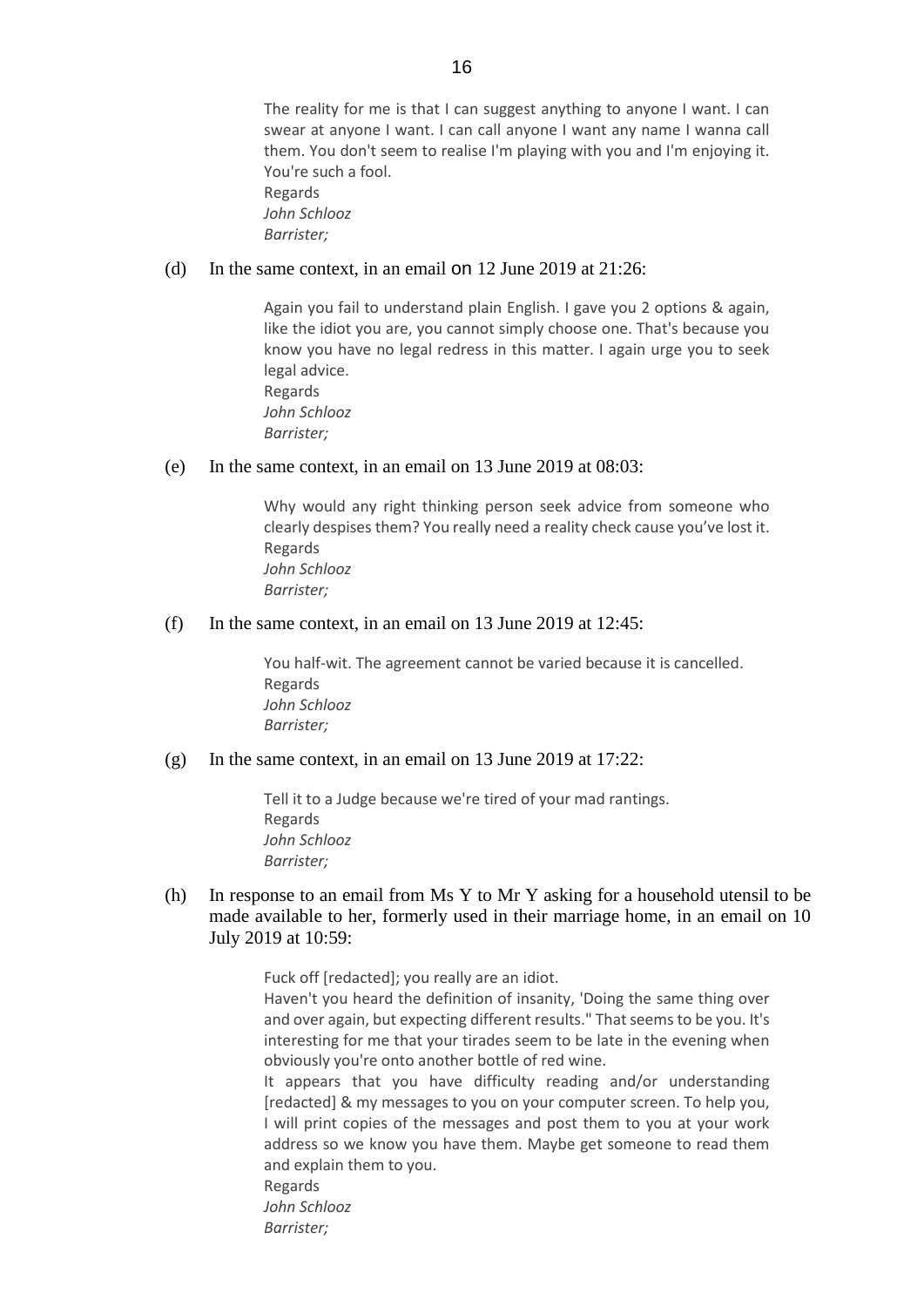(i) Responding to an email Ms Y had sent to Mr Y concerning the settlement of their relationship property dispute, in an email on 12 July 2019 at 09:53:

[Redacted],

You really are a sad and pathetic old lady.

As I communicated to you yesterday, **'you must have a lawyer because you don't have the brains to draft an agreement. Please have your lawyer send a draft of the agreement for [redacted] & my considerations.'** Your lawyer will know to express in the draft agreement all the matters for which you seek reimbursement and the evidence to support your claim.

Stop this harassment and simply do what you've threatened for 8 months. I'll send a hard copy of this communication to you. Regards *John Schlooz* 

- *Barrister;*
- (j) After Ms Y had sent Mr Y a draft "Matrimonial Settlement Agreement" on 13 July 2019 at 11:16, the practitioner replied in an email the same day at 19:57:

[Redacted],

Again you've misrepresented that you have a lawyer because a lawyer would not have drafted such a ridiculous agreement; it comes nowhere close to being a valid and enforceable agreement. You are a compulsive liar.

Once and for all FUCK OFF or get a lawyer to correspond with me. Clearly [redacted] wants no part of your crap. You must be suffering from a mental illness if you think [redacted] gonna give you \$250k; how the hell did you come up with such a ridiculous figure? BTW that's a rhetorical question.

File proceedings you moron or get on with your life.

Regards

*John Schlooz Barrister;*

#### (k) In the same context, in an email on 14 July 2019 at 14:12

FUCK OFF [redacted]. You're a sad old drunk who needs help. Don't flatter yourself that [redacted] is interested in your life. He's so much happier now that he's dumped you. I feel sorry for the guys you're trying to trap into a horrid life with you. Regards *John Schlooz* 

*Barrister;*

(l) In the same context, in an email, on 14 July 2019 at 09:53:

Fuck off [redacted] Regards *John Schlooz Barrister;*

(m) Shortly after a Disputes Tribunal hearing concerning Ms Ys' contractual dispute, when she took issue with Mr Y about the disclosure of her salary at the hearing, in an email on 10 September 2019 at 18:59: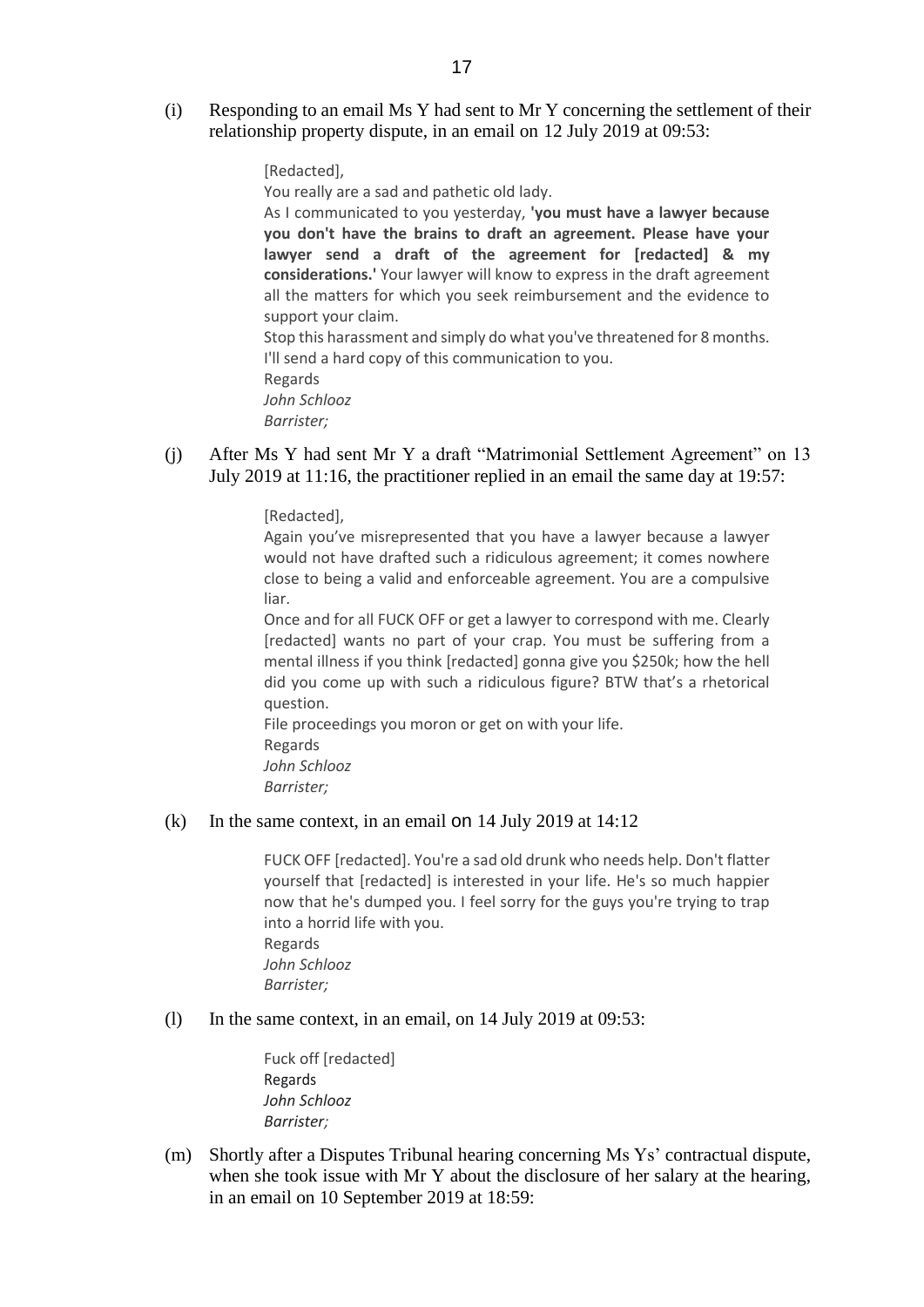[Redacted], you fuckwit. I have not breached your privacy & the last 2 paragraphs of your below email communication are another indicator of what a moronic idiot you are.

Furthermore, you erroneously state below that [redacted] publicly disclosed yourso called private information. Where was the public? The disputes tribunal is a closed forum so how could the revelations be public?

#### Get a life you sad, pathetic old bag.

I am not in jeopardy at all & I put you on notice that if you take your ridiculous claim against me, I will pull out all the stops to get appropriate remedies against you. When I win what I believe to be a significant award of costs I will bankrupt you if you don't pay.

Regards *John Schlooz Barrister;*

(n) In the same context, in an email on 13 September 2019 at 08:47:

Fuck off you dip shit. Regards *John Schlooz Barrister;*

(o) In response to an email from Ms Y saying *"Please stop your abuse and obscene language towards me, which offends me"* on 17 September 2019 at 20:47:

> Fuck off [redacted], [redacted] won't be giving you '[redacted]' unless by court order. Regards *John Schlooz Barrister;*

(p) Following a hearing in the Tenancy Tribunal between Ms Y as former tenant and Mr Y and the practitioner as former (trustee) landlords, in an email on 17 November 2019 at 09:51:

For fuck sake you moron,

You don't have a restraining order against me & as we keep telling you (& the tribunal member told you the same) [redacted] can have anyone he wants represent him.

[redacted] is entitled to live safely without an idiot like you intimidating/harassing him. I've advised him to call the cops if you go anywhere near the property you are trespassed from.

Get a life (or a lawyer) you sad old lady.

Regards

*John Schlooz* 

*Barrister;*

#### (q) In an email on 17 November 2019 at 11:16:

#### [Redacted],

In the land of the witless you would be Queen. You are the reason god gave us a middle finger. We regard you with an indifference that borders on aversion. If we throw a stick, will you leave? People clap when they see you; they clap their hands over their eyes.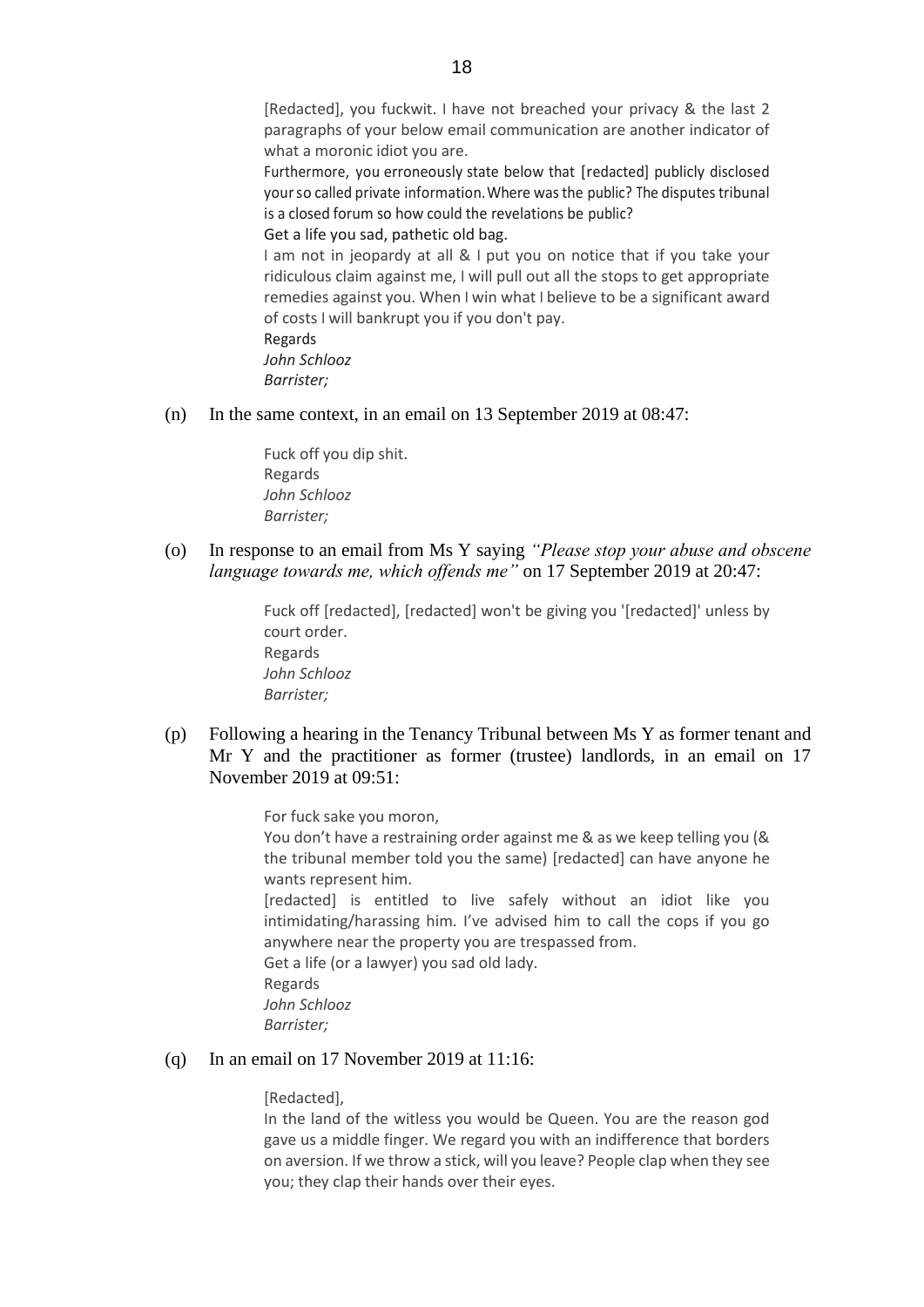We are jealous of the people who haven't met you, now fuck off. Leave [redacted] in peace, He's much happier now that he doesn't not have to put up with your drunken self. Regards *John Schlooz Barrister;*

#### (r) In the same context, in an email on 17 November 2019 at 14:39:

I'm not surprised you're confused because you are an idiot.

It's your responsibility to gather whatever evidence you need to make out the claim **YOU** initiated. We have no obligation to assist you unless we get an order requiring us to give you '**specified**' assistance. So, again 'Fuck off'.

We're in an adversarial forum (the Tenancy Tribunal) and, as adversaries, we won't be giving you anything that we aren't ordered to. That's like the Indians asking the cowboys for rifles. Regrettably you probably won't get that analogy so maybe you could seek an explanation from someone smarter than you – a six year old could probably help.

Obviously we've read the Order because we take your claim & allegations very seriously. Nowhere in the 14 November Order does it say that [redacted] must let you into his house more than a year after you left. Is there some invisible writing in the Order that you've read and we've overlooked? The order doesn't state that you gather your 'evidence from 707'; you again misrepresent what someone (in this case the Tribunal Member) has stated. It's your responsibility to gather your evidence but that won't be at [street].

Your veiled threat is noted – your threat of 'jail stories' is unbecoming of a so-called christian.

I repeat, **Leave [redacted] in peace. He's much happier now that he doesn't have to put up with you.**

Regards *John Schlooz Barrister;*

(s) In the same context, in an email on 17 November 2019 at 20:48:

Just fuck off you pathetic old bag. Neither of us has any interest in you; why would we when our lives are so much better than yours. We have people who love & care for us and your life must be sadly lacking in that regard. Your 'actual' threats are duly noted. Regards *John Schlooz Barrister;*

- 2. Those communications all breached Rules 10 & 12 of the *Conduct and Client Care Rules*.
- 3. The communications listed in Particulars  $1(a) (s)$  occurred at a time when the practitioner was providing regulated services:
	- (a) The context in which the communications occurred involved legal matters in which the practitioner acted for Mr Y:
		- (i) Concerning legal disputes between Ms Y and Mr Y, or between Ms Y and entities associated with Mr Y; and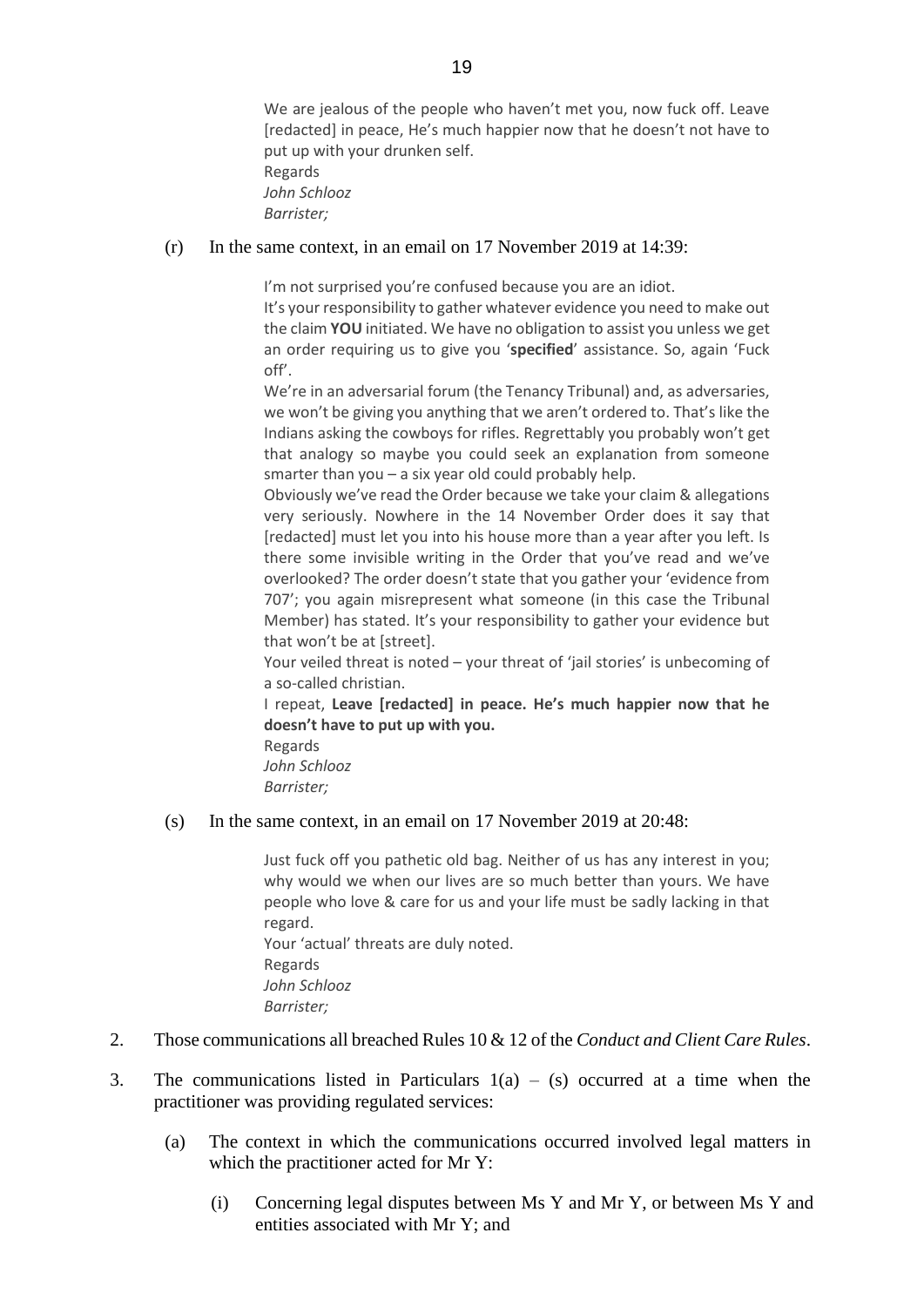- (ii) In circumstances of a Relationship Property (pre-nuptial) Agreement between Mr Y and Ms Y which he certified as Mr Ys' solicitor on or about 30 November 2015, and which was the subject of one of the legal disputes in which the emails occurred;
- (b) The emails all included the notation at the end of the message; John Schlooz Barrister;
- (c) In an email to Ms Y on 14 May 2019 at 15:07 in the context of the relationship property dispute, the practitioner said:

As stated below, [redacted] has instructed me in this matter & it's inappropriate for you to correspond with him in regard to your latest 'straw clutching' exercise.

… I have advised [redacted], in no uncertain terms, not to give in to your latest demands unless you can prove the amount you want paid back & indeed if there is an obligation for [redacted] to pay you back.

[then discusses "the law in relation to the Presumption of Advancement"]

#### (d) In an email to Ms Y on 26 May 2019 at 14:41 the practitioner told her:

[redacted] will continue to share your communications with me regardless of your 'permission'. It's not your call.

You on the other hand shouldn't be communicating with him. How many times do we need to tell you?

If you continue, I'll talk to [redacted] about bringing harassment proceedings against you; we'll seek costs against you if we have to go to Court.

which was consistent with his status as Mr Ys' lawyer;

(e) In an email to Ms Y on 4 June 2019 at 18:45 he said that he was:

That is fine. I'm authorised to accept service of your Dispute proceedings. As you will no doubt be aware, [redacted] will seek costs against you when your proceedings fail.

Do not communicate with [redacted] any further in this regard;

- (f) In emails on 12 and 13 June 2019 he engaged in argumentative exchanges with Ms Y about a contractual dispute with Mr Y, in his capacity as Mr Ys' lawyer (the emails in Particulars  $1(d) - (g)$ );
- (g) In an email to Ms Y on 17 June 2019 at 07:58, in the context of her contractual dispute with Mr Y and [firm name], the practitioner said:

Great, see you in Court. My postal address for service of your proceedings is PO Box [number], [street], Auckland [postcode]. Costs will be an issue.

Regards *John Schlooz Barrister;*

(h) In an email to Ms Y on 8 July 2019 at 9:13 Mr Y said: